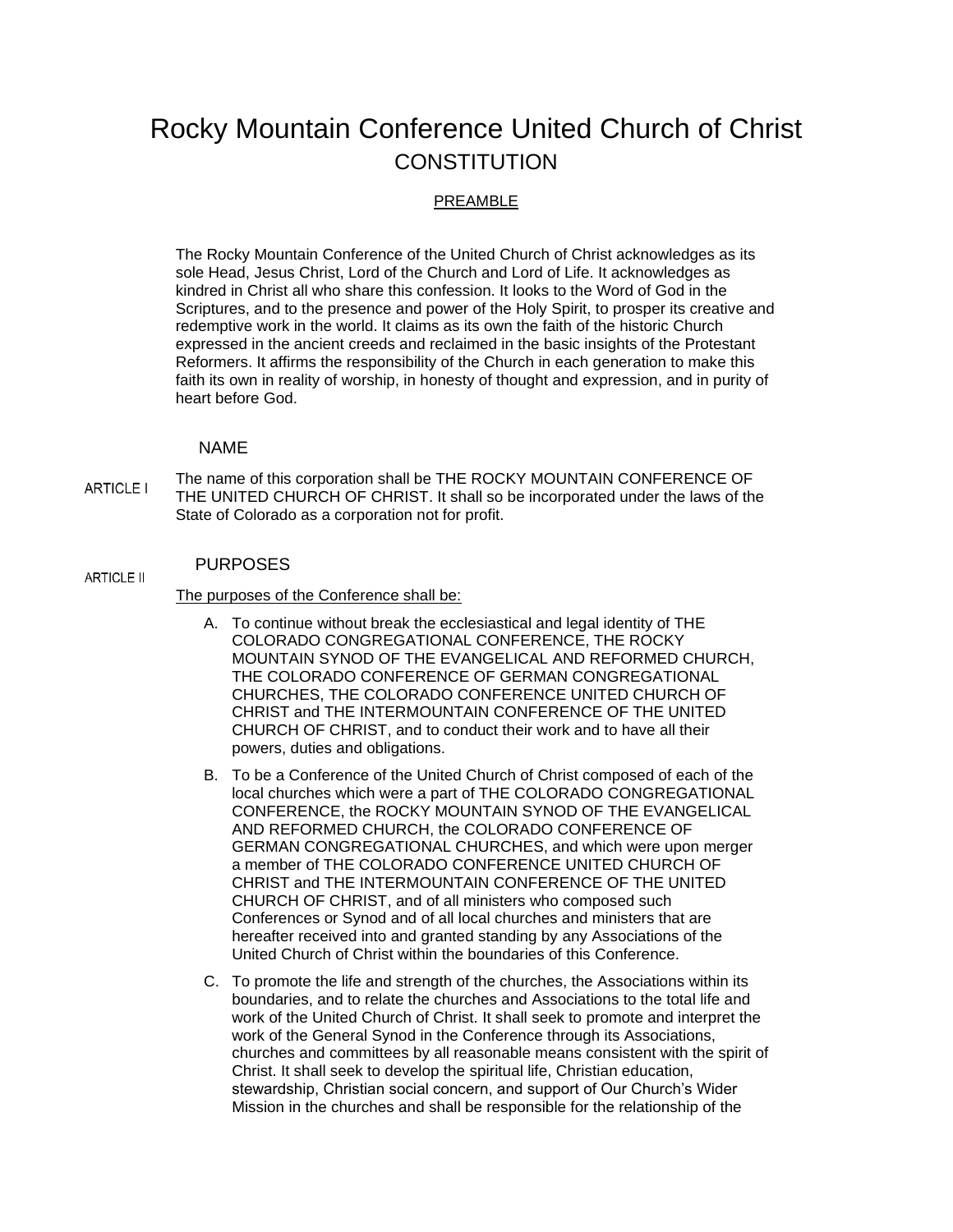Conference to ecumenical bodies within the boundaries of the Conference. It shall undertake to assist churches having special needs, establish new churches, and promote the general welfare of churches and ministers through the ministries of its committees, ministry teams, and staff.

- D. To acquire by purchase, gift, devise, bequest or otherwise and to own, hold, invest, reinvest or dispose of property both real and personal for such religious, educational, philanthropic and other related work as the Conference may undertake and to purchase, own, receive, hold, manage, care for and transfer, rent, lease, mortgage or otherwise encumber, sell, assign, transfer and convey such property for the general purposes of the Conference; to receive and hold in trust both real and personal property for churches, boards, institutions and instrumentalities of the United Church of Christ or which are affiliated with the United Church of Christ and to invest or reinvest the same; and to make any contracts for promoting the objects and purposes of the Conference which are not inconsistent with the laws of the State of Colorado.
- E. To provide leadership to the local churches, associations, and organizations as we seek to share in faith and minister in the world,
- F. To nurture and strengthen the clergy, lay leadership and local churches of the Conference.
- G. To help identify, develop, and use resources that equip disciples for ministry,
- H. To strengthen the covenant among local churches, the Conference and the wider church, both denominationally and ecumenically.
- I. To exercise the functions of an Association of the United Church of Christ when they are delegated to it by such an Association or where no such Association exists.
- J. In general, have the authority to exercise any, all and every power for which a nonprofit corporation organized under the laws of the State of Colorado applicable to the Conference can be authorized to exercise, but no other power. No part of the assets of this corporation or income derived there from shall be given to or inure to the benefit of any person, corporation or organization if the gift or inurement would cause the Conference to cease to be tax exempt under the Internal Revenue Code of the United States of America. In the event of dissolution of this corporation, its property shall be distributed in accordance with the provisions of its Articles of Incorporation.

MEMBERSHIP

The Rocky Mountain Conference of the United Church of Christ is composed of local churches which have membership in the Associations within the Conference boundaries, and of ministers who hold standing in such Associations or in the **ARTICLE IV** Conference itself. Voting membership shall be all ministers holding such ministerial standing and lay delegates selected by those local churches, as specified in the bylaws.

### AFFILIATIONS

The Rocky Mountain Conference of the United Church of Christ shall have that relation to the General Synod of the United Church of Christ as is described in those portions of the Constitution and By-Laws of the United Church of Christ adopted July 4, 1961, and as revised, and which relate to Conferences of the United Church of Christ.

**ARTICLE III**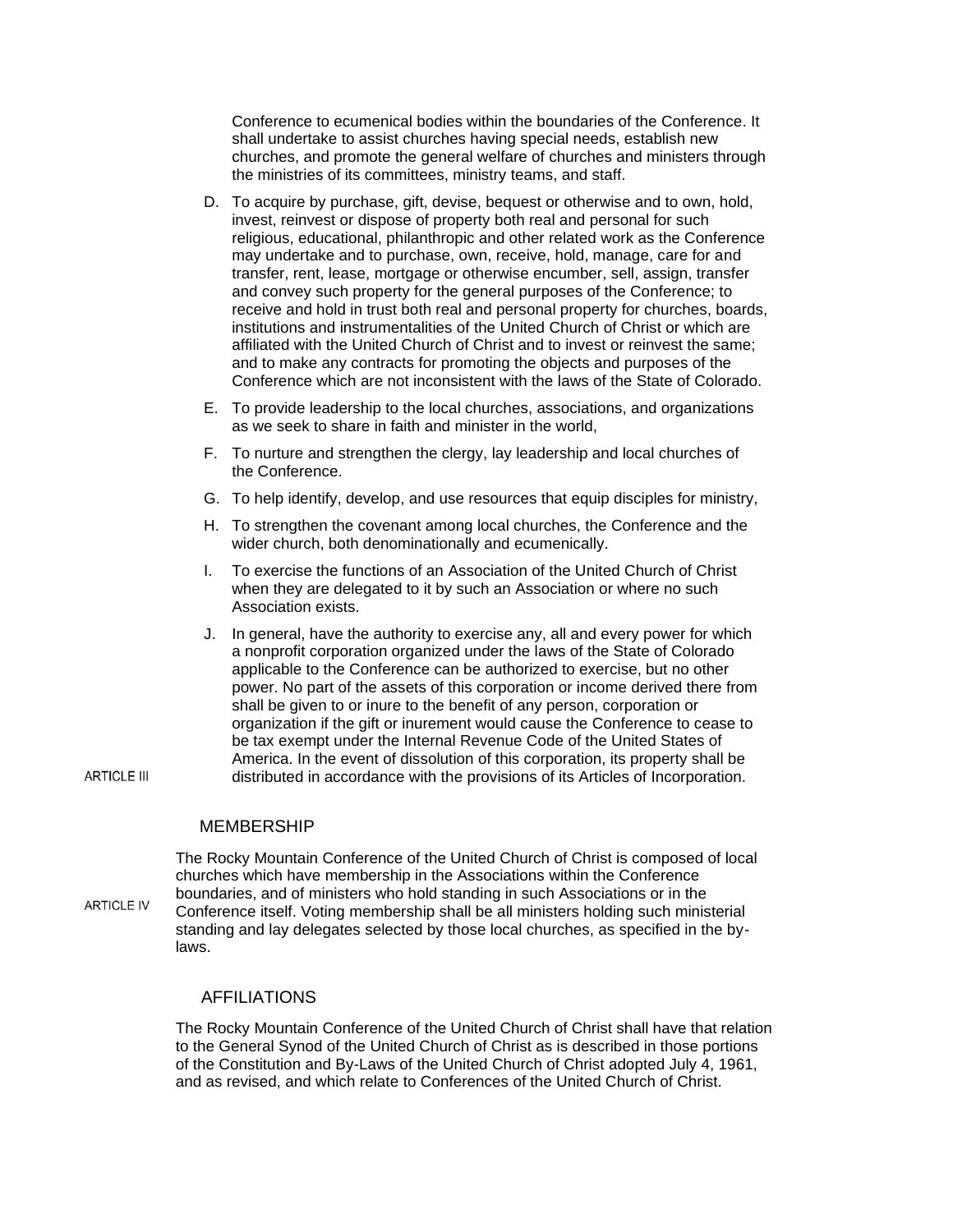#### **ORGANIZATION**

- A. Meetings. The administration of the Rocky Mountain Conference of the United Church of Christ shall be the responsibility of its members. It shall hold an annual meeting and such other special meetings as defined in the Bylaws.
- B. Officers. The officers of this Conference shall be a Moderator, Vice Moderator, Conference Minister who shall be Secretary of the Conference, and Treasurer, with such other officers as the Conference or the Board of Directors may, from time to time, determine, all of whom shall be members of local churches composing this Conference. The powers and duties of the officers of this Conference shall be set forth in its Bylaws provided, however, that the Conference Minister shall be the chief executive and administrative officer and spiritual leader of the Conference.
	- C. Board of Directors. There shall be a Board of Directors who shall administer the affairs of the Conference between its meetings and shall be the trustees of all Conference properties. Members of the Board of Directors shall be appointed or elected as provided in the Bylaws.
	- D. Meetings of the Conference shall be conducted under Roberts Rules of Order as amended except as provided otherwise in the Bylaws.
	- E. Associations. An Association is that body within the Rocky Mountain Conference of the United Church of Christ which is composed of Local Churches in a geographical area, all Ordained Ministers holding standing or ordained ministerial partner standing therein, all Commissioned Ministers of that Association, and those Licensed Ministers who have been granted voting membership in that Association.

An Association is that body which determines, confers, and certifies to the standing of the Local Churches of the United Church of Christ within its area.

An Association is that body which grants, certifies to, transfers and terminates ministerial standing or ministerial partner standing in the United Church of Christ.

An Association may retain or secure its own charter, and adopt its own constitution, bylaws and other rules, which it deems essential to its own welfare and not inconsistent with this Constitution and the Bylaws of the Rocky Mountain Conference of the United Church of Christ.

Each Association may have one representative of the Association serving as a member of the Conference Board of Directors. Association Representatives will be nominated by the respective Associations and elected by a majority vote at a Conference Annual Meeting. Should resignation or termination occur, the vacancy shall be filled in accordance with bylaw provision 6.3 (g).

- F. Work of the Conference. The work of the Conference shall be done through the Board of Directors, committees, ministry teams, and staff as provided for in the Bylaws.
- G. Indemnification of Officials and Agents.
	- (1) The Conference shall indemnify any Board of Directors member, Committee member, Ministry Team member, officer, employee or agent, either current or former, against any and all liability or expenses incurred in connection with any proceeding arising out of their role on behalf of the Conference to the fullest extent permitted by law.

**ARTICLE V**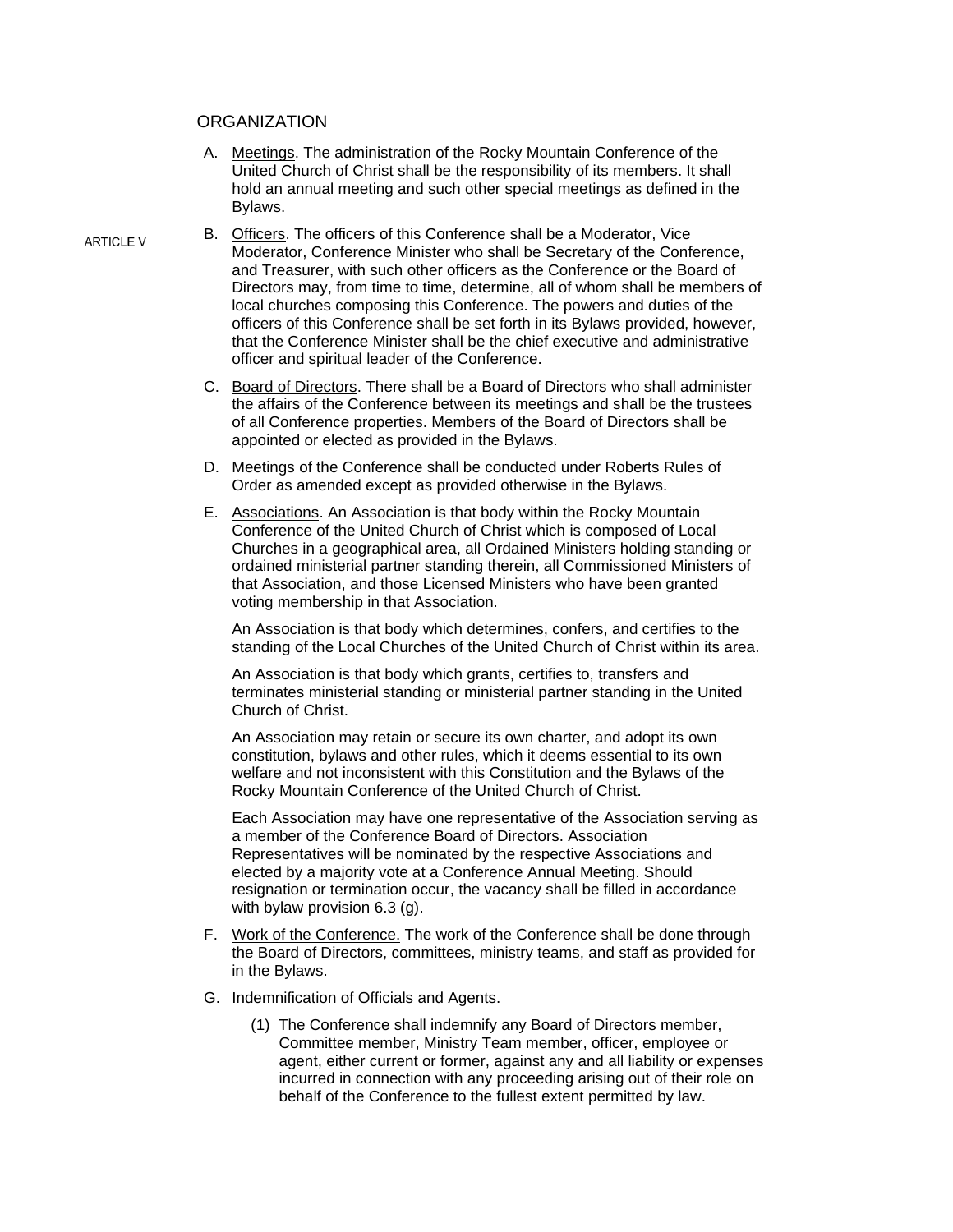Expenses are intended to be broadly interpreted to include attorney's fees, costs and any other reasonable and necessarily incurred expenses.

- (2) The Conference shall maintain liability insurance for the benefit of any corporate official, agent, or employee against any liability asserted against or incurred by a corporate official, agent, or employee.
- (3) It is the intention of this section to provide the maximum protection available under Colorado law. This coverage shall extend to any and all acts or omissions other than willful misconduct. The Conference may advance expenses or undertake the defense of any individual covered in this section provided, however, that the individual shall reimburse the Conference for these expenses if it should ultimately be determined that the individual is not entitled to indemnification based on willful misconduct.

#### DURATION

The duration and term the Conference is to continue is perpetual. **ARTICLE VI** 

**ARTICLE IX** 

#### CORPORATE SEAL

**ARTICLE VII** The Conference shall have a corporate seal as described in the By-Laws.

#### AMENDMENTS **ARTICLE VIII**

The Constitution of the Conference may be amended at a duly called meeting by a two-thirds vote of those present and voting, providing that such amendment shall have been:

- A. Presented to the Conference at the last previous regularly called meeting of the Conference, signed by not less than ten (10) of the local churches composing the Conference, or
- B. Recommended to the Conference by the Board of Directors and a copy thereof sent to each church and minister of which the Conference is comprised not less than thirty (30) days prior to the meeting at which action on the proposed amendment is to be taken.

#### INTERPRETATION

Except as specifically provided to the contrary in the Articles of Incorporation, this Constitution or any agreement between a local church and the Conference, nothing in the Constitution or Bylaws of the Conference shall destroy or limit the right of each **ARTICLE X** local church to continue to operate in the way customary to it; nor be construed as giving to the Conference now or at any future time the power to abridge or impair the autonomy of any local church in the management of its own affairs.

### AMENDMENTS TO BYLAWS

The Bylaws of the Conference may be amended as follows: Amendments of the Bylaws may be proposed by the Board of Directors, by an Association, or by five local churches; notice of the proposed amendments, including the full text of the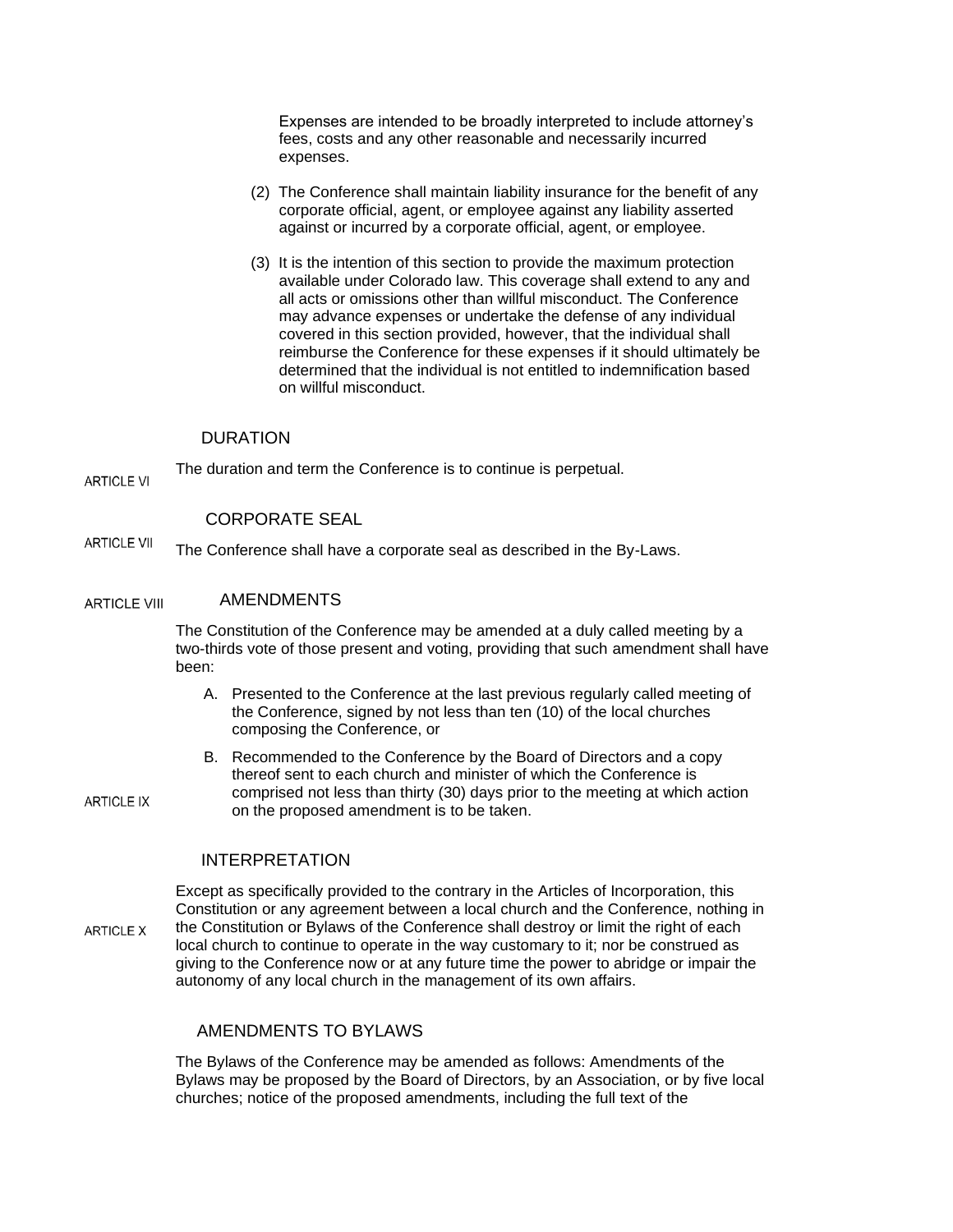amendments, must be given thirty (30) days prior to any duly called annual or special meeting at which action on the proposed amendment is to be taken. An affirmative vote of two-thirds of the delegates present and voting at the meeting shall be necessary to adopt an amendment of the Bylaws.

(Adopted June 6, 1962. Amendments: May 25, 1973, May 9, 1974 and June 11, 2005)

## BYLAWS PREAMBLE

These Bylaws, consistent with the Constitution of the Rocky Mountain Conference of the United Church of Christ and with the Constitution of the United Church of Christ, further define and regulate the Rocky Mountain Conference and those agencies established by or responsible to it and describe the free and voluntary relationships which the local churches, associations, and ministers sustain with the Rocky Mountain Conference and with each other.

### STATEMENT OF PURPOSE

1.1 The purposes of the Rocky Mountain Conference of the United Church of Christ (hereafter, ARTICLE I "Conference") are the purposes stated in the Constitution of the Conference.

#### MEMBERSHIP

ARTICLE II<br>2.1 The following shall be deemed to be churches and ministers with membership in the Conference:

- a) Churches and ministers with standing which were members of the predecessor bodies of this Colorado Conference of the United Church of Christ: the Rocky Mountain Synod of the Evangelical and Reformed Church; the Colorado Conference of the German Congregational Churches; the Colorado Congregational Conference.
- b) Churches and ministers with standing which were members of one of the associations of the intermountain Conference of the United Church of Christ as of July 1, 1974.
- c) All other churches and ministers with standing in the States of Colorado, Wyoming, and Utah who are admitted to membership into an association of the United Church of Christ within this Conference.
- 2.2 When any church connected with the Conference, or with one of the Associations recognized by the Conference, or which has at any time been a member of the Conference and not released from its jurisdiction, has ceased to hold regular church services or church school, for a period of two years, upon the recommendation of the Association of which it is a member, the Board of Directors of the Conference shall declare it to be an extinct church. If a church has been declared to be an extinct church, then any unpaid investments, subsidies, grants or loans which may have been made to such a church by the Conference or its predecessors and/or any agent of and/or group within the United Church of Christ or its predecessors, shall come immediately under the control and jurisdiction of the Conference for the purpose of safeguarding the interest of the extinct church's ministry and the Conference. No extinct church or any organization or society related to it shall dispose of any property of the church, real or personal, without the consent and approval of the Conference, and the title to such property, real or personal, shall revert to the Conference. A church, which is a member of the Conference or an Association recognized by the Conference, shall be deemed to have agreed by becoming a member to the provisions of this Article II, Section 2.2.
- 2.3 The Conference shall cooperate with associations of the United Church of Christ within its boundaries and, in accordance with the Conference Constitution; the Conference itself may act as an association.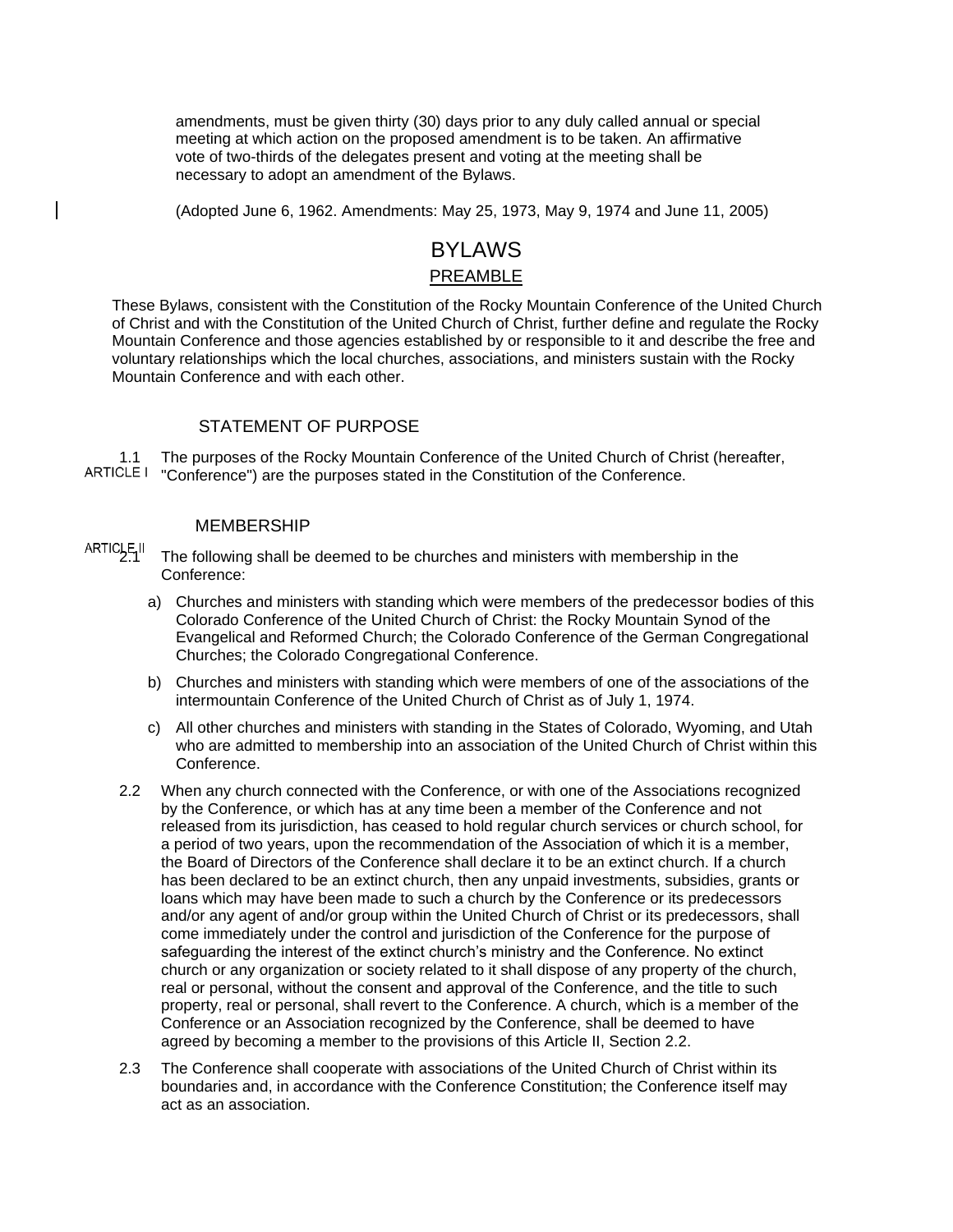#### **MEETINGS**

- 3.1 Meetings. The Rocky Mountain Conference of the United Church of Christ shall hold an annual meeting and such other special meetings as it may determine. Special meetings shall be called by the Moderator upon the request by either the Board of Directors of the Conference, or the Executive Committee of that Board, or by one Association, or by ten (10) churches of the Conference. Written notice shall be given to the churches thirty (30) days
- ARTICLE III prior to any annual or special meeting. Notice of an annual or special meeting shall include a description of any matter required to be included by law, the Constitution, or these Bylaws. The purpose of each special meeting shall be included in the notice. A quorum for any duly called meeting shall consist of official representatives from one third of the member churches of the Conference. Proxies may not be used at any annual or special meeting of the Conference.
	- a) The annual meeting shall be called the Annual Celebration, which will be composed of a celebration and a business meeting. At each Annual Celebration the sacrament of the Lord's Supper shall be celebrated.

d)b)Any meeting may be conducted by teleconference or other electronic means following due notice to all intended participants and voting taken according to the guidelines for non-profits in the state of Colorado.

3.13.2 Fiscal Year. The fiscal year of the Conference shall be the calendarcommence July 1 and conclude June 30 the following year.

At each Annual Meeting the sacrament of the Lord's Supper shall be celebrated.

#### VOTING MEMBERSHIP **ARTICLE IV**

- 4.1 Every local church with standing in an association of the Conference shall be entitled to voting representatives in the Conference by two lay delegates, plus one additional lay delegate for each 200 members, or major fraction thereof above 200 members, provided that no church may thus be represented by more than seven lay delegates, of which one can be a youth (age 15-20 years.) The last annual Year Book statistics will be the basis for computing the number of delegates. Delegates shall be elected or appointed by each church and, unless otherwise ordered by the church, shall serve for a term of one year or until their successors have been elected, except that a delegate's term of office shall terminate upon removal from membership in the local church. Each church may appoint or elect alternates which shall be designated by the church as voting delegates in the event any one or more of regular delegates cannot be in attendance at the annual or special meetings. The recommendation is that no delegate be self-succeeding for more than three successive years and that, so far as possible, delegates should be representative of the church and reflective of the diversity of people within the congregation.
- 4.2 All persons holding ordained ministerial standing in an association of the Conference, and commissioned ministers, and licensed ministers who have been authorized for ministry by an association of the Conference shall be voting members at the annual or special meetings of
- ARTICLE V the Conference.
	- 4.3 The members of the Board of Directors shall be voting members of the Conference during their terms of office.

### **VISITORS**

- 5.1 At all meetings of the Conference, visitors who are members of a Rocky Mountain Conference Church shall have the privilege of voice but not vote. There is no limit to the number of visitors who may attend.
- 5.2 Ordained ministers holding standing in other denominations while serving as ministers or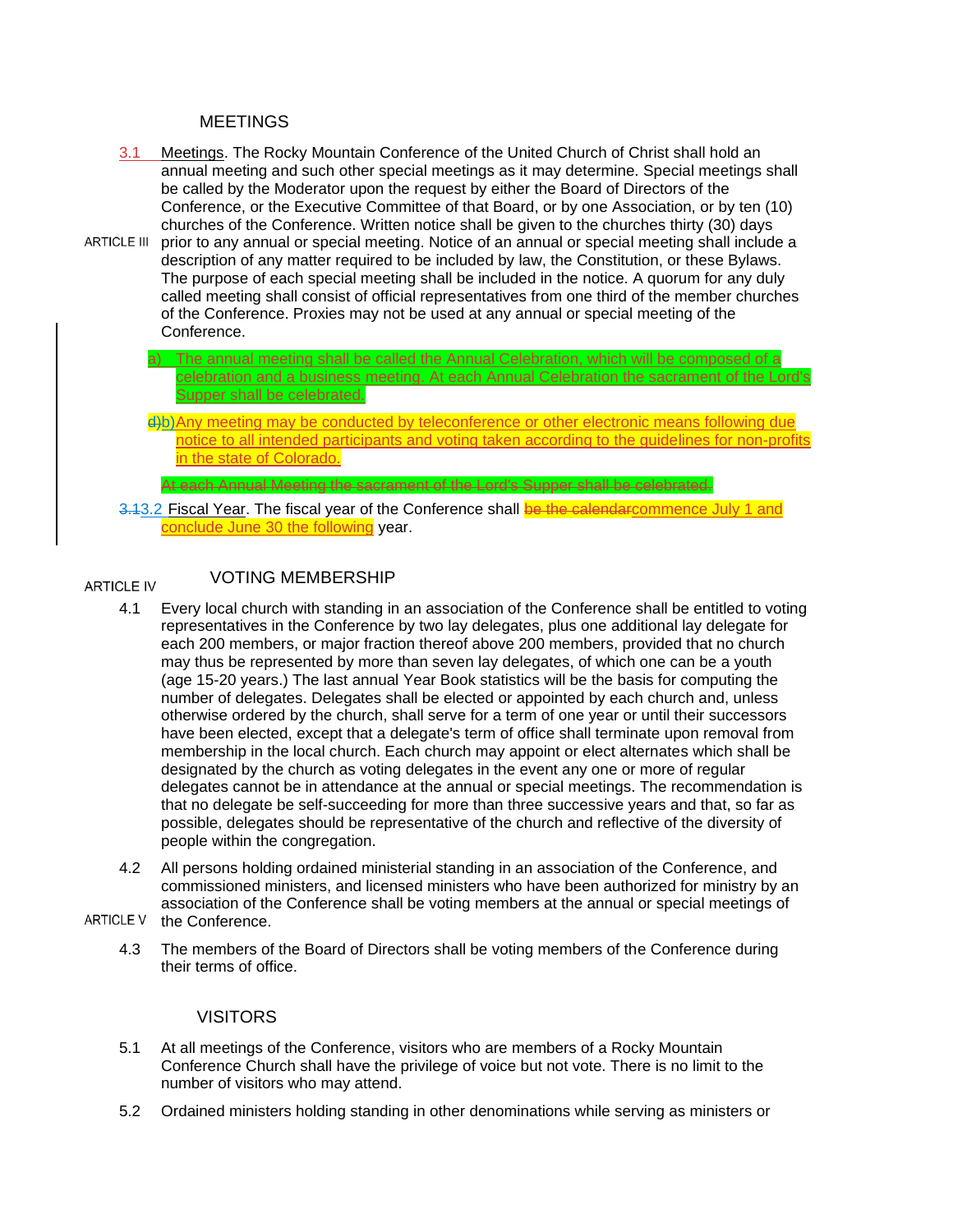interim ministers in local churches in associations of the Conference may have the privilege of voice but not vote at meetings of the Conference.

### THE BOARD OF DIRECTORS

- 6.1 The Board of Directors (hereafter "Board") shall be composed of the Moderator who shall also be chair of the Board of Directors Board, a Vice Moderator, and a Treasurer, who shall also serve as the chair of the Finance Committee, all of whom shall be duly elected by the Conference membership at the annual meeting; the Conference Minister who shall be
- ARTICLE VI Executive Secretary of the Conference; the chair of the Personnel Committee, who shall be duly elected by the Conference membership at the annual meeting; and one representative from each of the associations as nominated by the association and elected by the Conference membership at the annual meeting. Additional positions may be added to the Board as needed to conduct the business of the Conference. Such positions shall be duly elected by the Conference membership at the **annual** Annual Celebration meeting. The number of directors may be increased or decreased by a resolution adopted by the **Board of** DirectorsBoard or the voting members. The total membership of the Board of DirectorsBoard may not be less than 10 or more than 15.
	- a) If a board member misses two consecutive meetings without reason or acts improperly or illegally, the Vice Moderator shall contact the person and may request a resignation. In the absence of a resignation, the board may vote to terminate the membership. Should resignation or termination occur, the vacancy shall be filled in accordance with bylaw provision 6.3 (g).
	- 6.2 Meetings. The Board of Directors Board shall meet at least six (6) times a year and on call of the Conference Minister, the Moderator, or three of its members. Notice by any means shall be given at least forty-eight (48) hours in advance. A majority of the directors shall constitute a quorum for the transaction of business. Meetings may be conducted by teleconference, or other means as are allowed under Colorado statutes.
	- 6.3 Duties. The Board of Directors Board shall use all reasonable means within its power to maintain the objectives and purpose of the Conference and the United Church of Christ. It shall ascertain by frequent review of **services** and services and accounts whether contributions are administered faithfully and responsibly. The Board of DirectorsBoard shall be the executive arm of the Conference, providing correlation and direction for the Conference staff, committees and other groups authorized by the Board of DirectorsBoard to strengthen the witness and mission of the United Church of Christ.
		- a) The Directors shall correlate and oversee the work of the Conference committees, and ministry teams, and wider ministries established pursuant to Article VII. The committees, and ministry teams, and wider ministries shall be accountable to the Board of DirectorsBoard.
		- b) The Board of DirectorsBoard shall have the responsibility of regularly evaluating the work of the Conference Minister inMinister in cooperation with the Personnel Committee, and generally directing the work of the Conference Minister, and, through him or her, the Conference staff.
		- c) The Board of DirectorsBoard, through direction to the Conference Minister, shall consult on a regular basis with the National Office of the United Church of Christ, acting on behalf of the General Synod, to reach mutual agreement upon the percentage, or dollar amount, of the undesignated gifts for Our Church's Wider Mission to be retained for the support of the Conference.
		- d) The Board of DirectorsBoard shall be responsible and accountable for the fiscal management of the Conference, including all properties.
		- e) The Board of DirectorsBoard shall submit an annual budget for the succeeding fiscal year or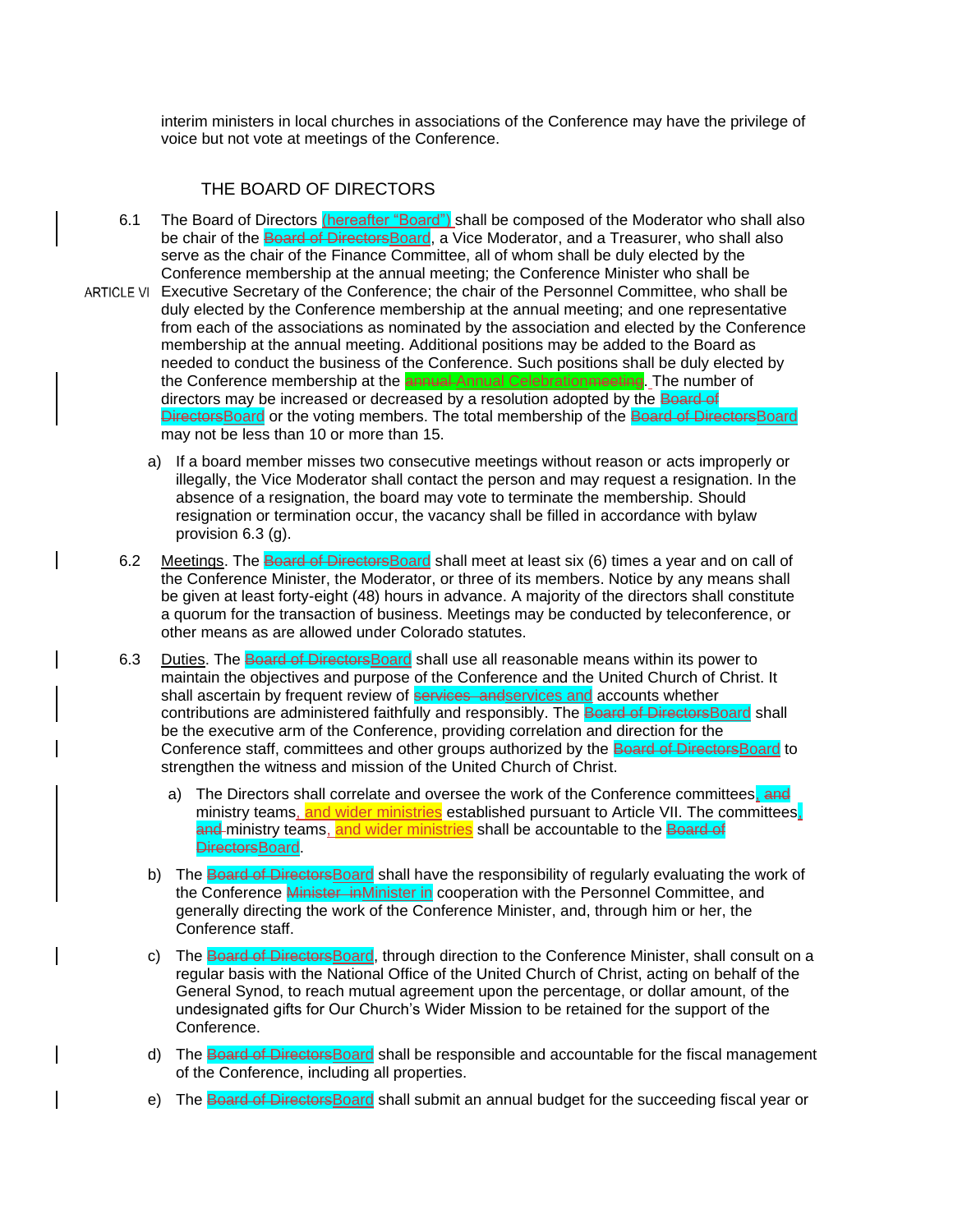biennium to the Annual Celebration Meeting of the Conference for approval.

- f) The Board of DirectorsBoard shall have the power to make minor adjustments in the budget as may be needed for the current fiscal year.
- g) The Board of DirectorsBoard shall have the power to fill vacancies on the Board, committees, and ministry teams by appointment until the next Annual Celebration Meeting.
- h) In case of a vacancy in the office of Conference Minister, the Board of DirectorsBoard shall appoint an Acting or Interima Supply, Intentional Interim, or Designated Conference Minister to serve.
- **Hi)** The Board may adjust the organizational structure of the Conference to accomplish its mission. The organizational structure refers to staff, Committees, Ministry Teams, Wider Ministries and Task Forces.
- $\frac{1}{2}$ ) The Board of DirectorsBoard shall have authority to design, appoint, and subsequently give oversight to such Task Forces or Ad Hoc groups as may be necessary to fulfill the responsibilities of the Board. The Board shall dissolve such groups upon completion of their task.
- $\frac{1}{10}$ k) The Board of DirectorsBoard shall have power to designate persons authorized to sign checks and legal documents on behalf of the Conference and shall arrange for the bonding of those persons.
- k)l) The Board of DirectorsBoard may engage the services of an attorney or attorneys, an accountant or accountants and other consultants or agents on behalf of the Conference.
- $\frac{m}{n}$ The Board of Directors Board shall have the power to enter into contractual agreements on behalf of the Conference.
- 6.4 The Executive Committee shall be composed of the following members: Moderator, Vice Moderator, Executive Secretary, and Treasurer. The Executive Committee shall meet as needed to deal with business authorized by the Board of DirectorsBoard, to call special meetings of the Board of Directors Board, or to carry out the duties of the Board of DirectorsBoard if the Board of DirectorsBoard is unable to meet. All actions of the Executive Committee shall be subject to approval or ratification by the entire Board of DirectorsBoard.

**ARTICLE VII** 

### COMMITTEES, AND MINISTRY TEAMS, AND WIDER MINISTRIES

- 7.1 Committees, and Ministry Teams, and Wider Ministries of the Conference shall be created and authorized by the Board elected to exercise the work and ministries of the Conference.
- 7.2 Election of Chairpersons. Each year, no later than sixty (60) days before the Annual Meeting of the Conference, each Committee and Ministry Team, other than the Finance, Personnel and Nominating committees, shall recommend to the Nominating Committee a nominee from its constituency to serve as chair for the next year. Individuals may serve as chairpersons on any given Committee or Ministry Team for no more than two consecutive one-year terms.
- 7.3 Duties. Each of the Committees and Ministry Teams shall have authority to design, appoint, and subsequently give oversight to such task force or ad hoc groups as may be necessary to fulfill their responsibilities and objectives. The Committee or Ministry Team shall terminate such groups at their discretion. Members of the ad hoc groups shall be enlisted from the general Conference constituency with the length of term stated in the appointment.
- 7.2 Committees There shall be four committees to address the administrative and fiduciary functions of the Conference. Three of these committees, Finance, Personnel, and Nominating committees shall consist of Conference constituents as elected by the members at the Conference Annual CelebrationMeeting. These committee members shall be elected for a term of two years and may succeed themselves for a second two-year term. If a Committee member misses meetings such that their investment in the Committee is compromised as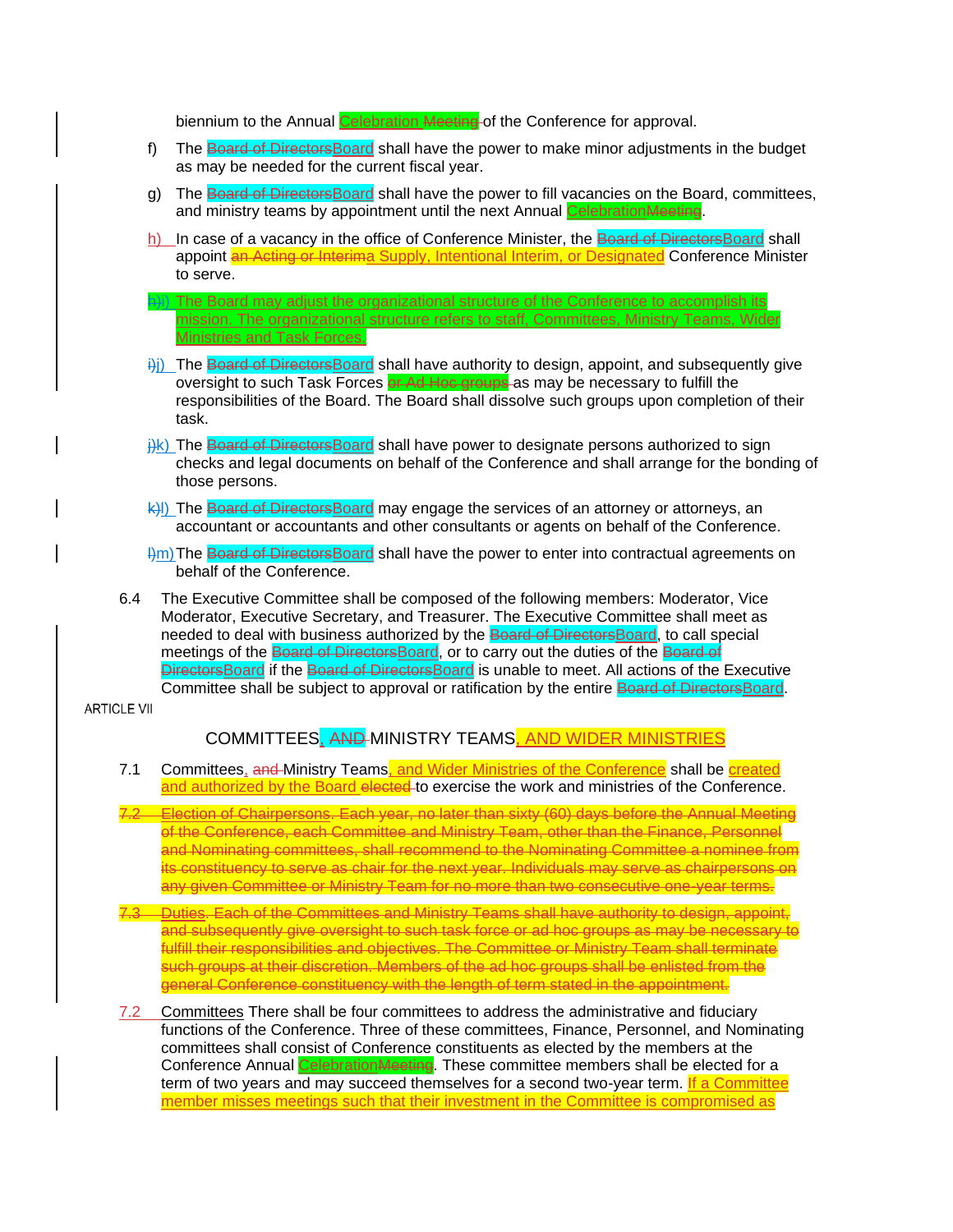determined by the chair of the CommitteeI<del>f a Committee member misses two consecutive</del> meetings without reason, the chair shall contact the person and may request a resignation. In the absence of a resignation, the Committee may vote to terminate the membership. Should resignation or termination occur, the vacancy may be filled in accordance with Bylaw provision 6.3 (g)). The Business Committee shall be appointed by the Board of **DirectorsBoard** 

a) Each of the Committees shall have authority to design, appoint, and subsequently give oversight to such task force as may be necessary to fulfill their responsibilities and objectives. The Committee shall terminate such groups at their discretion.

#### a)b) The four committees are:

#### (1) Finance Committee

This committee shall solicit input from Conference Committees and Ministry Teams and other parties regarding the annual budget of the Conference. It shall prepare a proposed annual budget, monitor income and expenses, and present recommendations to the Board of Directors regarding budget adjustments. It shall conduct a continuing review of Conference accounting and financial management procedures. The committee will oversee and evaluate budget building procedures; provide consultation and guidance regarding accounting procedures, practice and policy; recommend an independent audit when determined to be advisable; and make recommendations to the Board of Directors for policy and/or procedural changes. This committee shall implement investment policies of the Conference, and shall propose, oversee and evaluate the management of liquid assets as well as all the long term assets of the Conference: the investment portfolio and capital assets. This committee shall consist of no fewer than five and no more than eight persons, and shall meet as needed. The Treasurer shall be chair of the Finance Committee.

#### This committee shall:

- a. solicit input from Conference Committees, Ministry Teams, and other parties regarding the annual budget of the Conference;
- b. prepare a proposed annual budget in consultation with the Conference Minister;
- monitor income and expenses;
- present recommendations to the Board regarding budget adjustments;
- e. conduct a continuing review of Conference accounting and financial management procedures;
- oversee and evaluate budget building procedures;
- provide consultation and guidance regarding accounting procedures, practice and policy;
- h. recommend an independent audit when determined to be advisable;
- make recommendations to the Board for policy and/or procedural changes;
- implement investment policies of the Conference;
- propose, oversee, and evaluate the management of liquid assets and long-term assets of the Conference: the investment portfolio and capital assets.

This committee shall consist of no fewer than five and no more than eight persons, and shall meet as needed. The Treasurer shall be chair of the Finance Committee.

#### (2) Personnel Committee.

This committee shall: recommend to the Board of Directors for approval, policies regarding employment and/or dismissal of all Conference employees; shall create and maintain job descriptions for said employees; shall cause personnel policies of the Conference to be fairly administered; shall conduct an bi-annual performance review of the Conference Minister, and, in consultation with the Conference Minister, assure an annual review of other staff performance; in consultation with the Conference Minister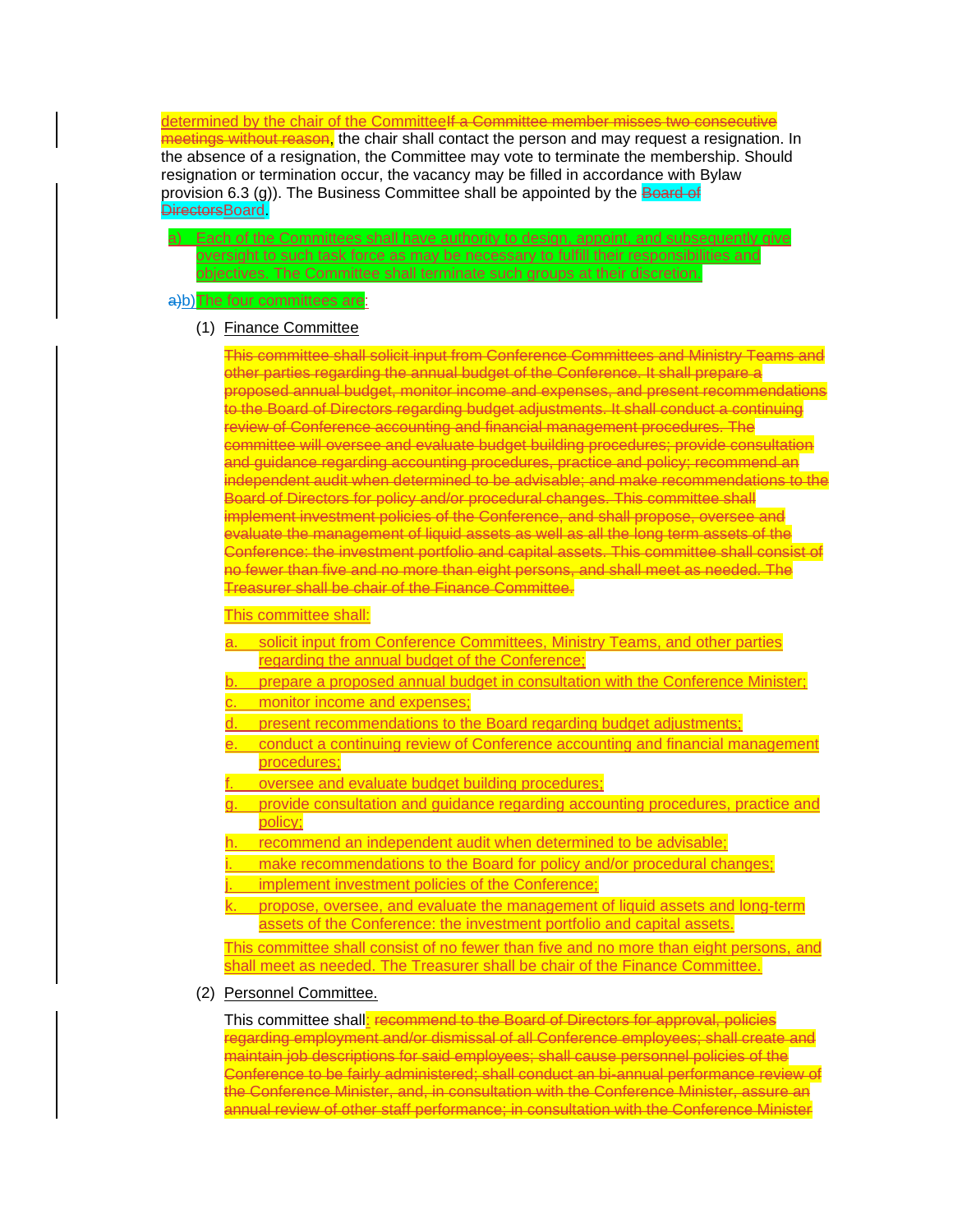may make recommendation for salary and benefits for all employees; and may make recommendations for any changes to the Board of Directors for budget preparation. This committee shall consist of no fewer than five and no more than eight persons, and shall meet as needed.

- a. recommend to the Board for approval, policies to set forth and clarify personnel procedures for employees of the Conference in their day-to-day services and relationships with co-workers and with the RMC as the employer. These policies outline the responsibilities of the RMC and the employee, provide direction, and define authority in certain employment and personnel matters, and speak to the Conference's interest in promoting just and equitable treatment of all employees;
- b. create and maintain, in consultation with the Conference Minister job descriptions for RMC employees and assure personnel policies of the Conference are fairly administered;
- conduct a bi-annual performance review of the Conference Minister;
- recommend salary action for the Conference Minister to the Board for approval;
- conduct, in consultation with the Conference Minister reviews of other staff performance and make recommendations for salary and benefits for all employees.

This committee shall consist of no fewer than five and no more than eight persons, and shall meet as needed.

(3) Nominating Committee.

The Nominating Committee shall consist of six members elected at the Annual MeetingAnnual Celebration of the Conference to serve for a period of two years. The Vice Moderator of the Conference shall be a member of the Nominating Committee and shall serve as the chair of the Committee. Each association shall be represented on the committee. Associations shall submit a nominee to serve as a representative of the association on the Committee. A member of the Nominating Committee who has served two full terms shall not be eligible for re-election until one year has elapsed. Terms of members shall begin at the close of the **Annual MeetingAnnual Celebration** at which they were elected.

(4) Business Committee.

The Board of Directors Board shall appoint three of the Association representatives who are members of the Board to act as the business committee for the meetings of the Conference. The Business Committee shall receive resolutions in accordance with the Standing Rules for **Annual Meeting**Annual Celebrations and manage the business agenda for meetings of the Conference.

- 7.47.3 Ministry Teams shall consist of Conference constituents as elected by the members at the Conference Annual MeetingAnnual Celebration. Ministry Team members shall be elected for a term of two years and may succeed themselves for a second two-year term. If a Ministry Team member misses meetings such that their investment in the Committee is compromised as determined by the chair of the Ministry TeamIf a Ministry Team member misses two consecutive meetings without reason, the chair shall contact the person and may request a resignation. In the absence of a resignation, the Ministry Team may vote to terminate the membership. Should resignation or termination occur, the vacancy may be filled in accordance with Bylaw provision 6.3 (g)).
	- a) Ministry Teams shall implement the purpose and work of the Conference. The **Board of** DirectorsBoard shall have authority to design, appoint, and give oversight to such Ministry Teams as may be necessary to fulfill the Board's objectives. Ministry Teams shall meet at least three times per year. Each Ministry Team shall submit a written report of its activities to the Annual MeetingAnnual Celebration.
	- b) The Board shall develop a charter with each Ministry Team. The charter shall include purpose, objectives, number of members, and accountability measures.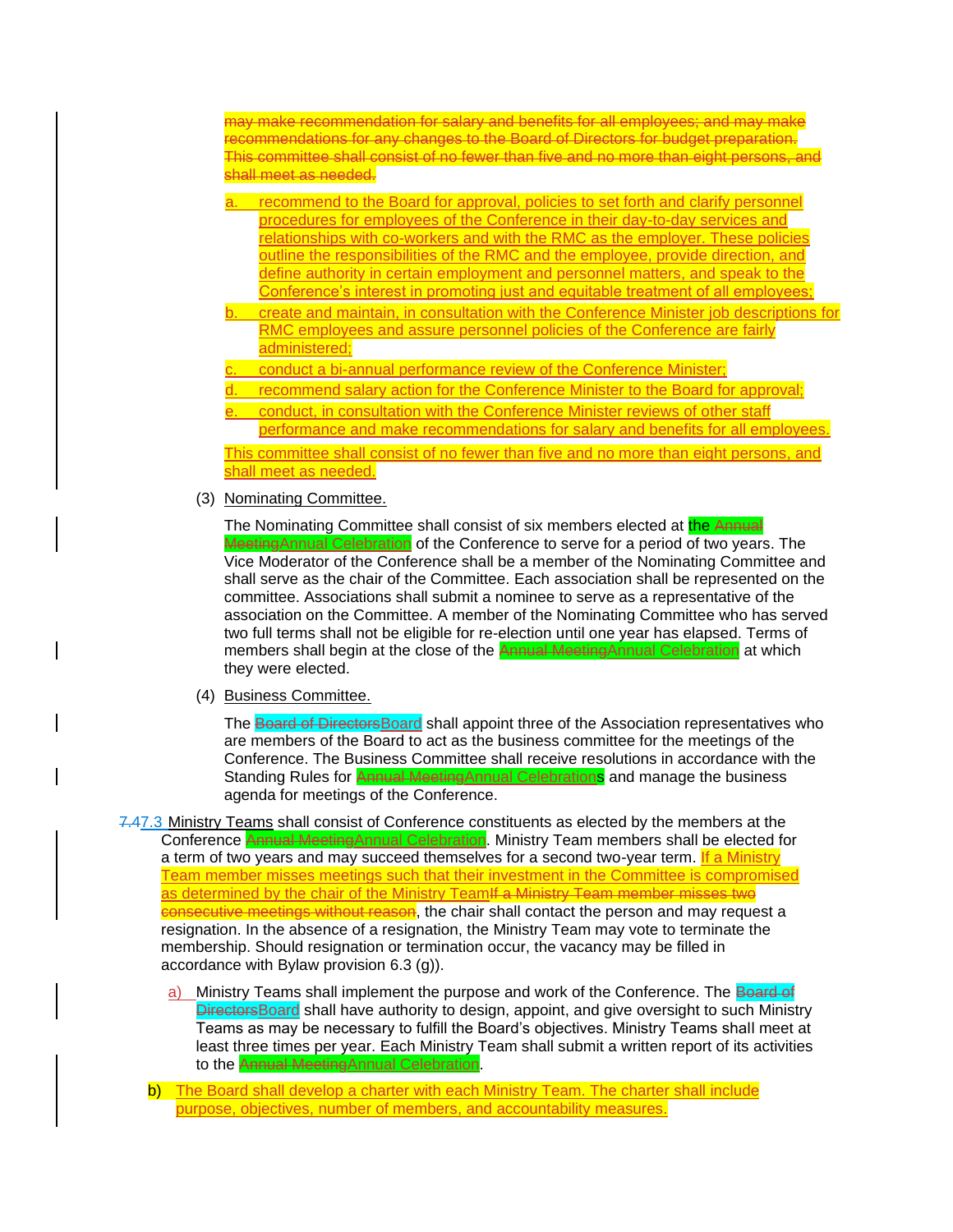| c)   | By January of each year, the Board of Directors Board shall define a list of Ministry Teams for<br>the succeeding year and provide the charter for specify the task of each Ministry Team-and<br>the number of members who are to serve on each. Those charters descriptions will be given                                                                                                                                                                                                                                                            |
|------|-------------------------------------------------------------------------------------------------------------------------------------------------------------------------------------------------------------------------------------------------------------------------------------------------------------------------------------------------------------------------------------------------------------------------------------------------------------------------------------------------------------------------------------------------------|
|      | to the Nominating Committee. The Nominating Committee shall seek to provide a balanced<br>constituency of elected members for all Ministry Teams—i.e., geography, gender, sexual<br>orientation, age, ethnic background, laity, clergy. The Nominating Committee shall also<br>consider any specialized skills, interests or experiences that would enhance the work of the<br>Ministry Team.                                                                                                                                                         |
| d)   | When a new Ministry Team is formed, the Nominating Committee shall propose members<br>nominated to staggered terms, and shall name a candidate to be elected as chairperson.                                                                                                                                                                                                                                                                                                                                                                          |
|      | A member of the Board of Directors Board shall serve as a liaison to each Ministry Team. The<br>designated liaison shall maintain regular contact with the chair of the Ministry Team, sufficient<br>to communicate actions or concerns of the Board, and to inform the Board of the plans and<br>accomplishments of the Ministry Team. At least once a year the Board of Directors will<br>convene a gathering of all members of the Ministry Teams and the Board of Directors to<br>strengthen communications and encourage cooperative ministries. |
|      | A Ministry Team shall have authority to design, appoint, and subsequently give oversight to<br>such task force groups as may be necessary to fulfill their responsibilities and objectives. The<br>Ministry Team shall terminate such groups at their discretion                                                                                                                                                                                                                                                                                      |
|      | The Board of DirectorsBoard may determine that an existing Ministry Team is no longer<br>necessary, and discontinue that Ministry Team. The Board shall report to the Annual<br>Meeting Annual Celebration when a Ministry Team is discontinued, and the Ministry Team<br>shall cease to exist at the close of that <b>Annual Meeting</b> Annual Celebration.                                                                                                                                                                                         |
| 7.4  | Wider Ministries shall consist of Conference constituents and invited others having                                                                                                                                                                                                                                                                                                                                                                                                                                                                   |
|      | specialized skills needed to meet the objectives of the Wider Ministry. The chairperson of the<br>Wider Ministry shall be a UCC member of the Conference.                                                                                                                                                                                                                                                                                                                                                                                             |
|      | Wider Ministries shall implement the purpose and work of the Conference as defined in a<br>a)                                                                                                                                                                                                                                                                                                                                                                                                                                                         |
|      | charter created for the Wider Ministry. The charter shall include purpose, objectives,<br>personnel skills required, and accountability measures. The charter shall be approved by<br>the Board.                                                                                                                                                                                                                                                                                                                                                      |
|      | Each Wider Ministry's membership shall be approved by the Board annually at the first Board<br>meeting after the Annual Celebration.                                                                                                                                                                                                                                                                                                                                                                                                                  |
|      | A member of the Board shall serve as a liaison to each Wider Ministry. The designated liaison<br>shall maintain regular contact with the chair of the Wider Ministry, sufficient to communicate<br>actions or concerns of the Board, and to inform the Board of the plans and accomplishments<br>of the Wider Ministry.                                                                                                                                                                                                                               |
| d)   | Each Wider Ministry shall prepare and submit an annual report 45 days prior to the                                                                                                                                                                                                                                                                                                                                                                                                                                                                    |
|      | Conference's Annual Business Meeting. The annual report shall include, at a minimum,<br>discussion of accountability measures as provided in the Wider Ministry's charter. Funding for<br>the next budgeting cycle for the Wider Ministry is dependent on the board receiving the report.                                                                                                                                                                                                                                                             |
| e) - | If the Wider Ministry chooses to separate from the Conference, the Wider Ministry chair shall<br>so inform the Board. It is understood that in this event, the Wider Ministry would no longer<br>qualify for budgetary funding from the Conference effective with the next budgeting cycle.                                                                                                                                                                                                                                                           |
|      | $f$ If the Wider Ministry's work ends or is dormant for a full budgetary cycle, the Board reserves<br>the right to terminate the Wider Ministry at the Conference level.                                                                                                                                                                                                                                                                                                                                                                              |
| 7.5  | Task forces shall be time-bound and outcome-focused groups that are convened to support<br>the Board, Conference Minister, Committee or Ministry Team's mission, strategic objectives,<br>or program activities.                                                                                                                                                                                                                                                                                                                                      |
|      | a) A task force shall be a small group, usually four to twelve people, that brings together a                                                                                                                                                                                                                                                                                                                                                                                                                                                         |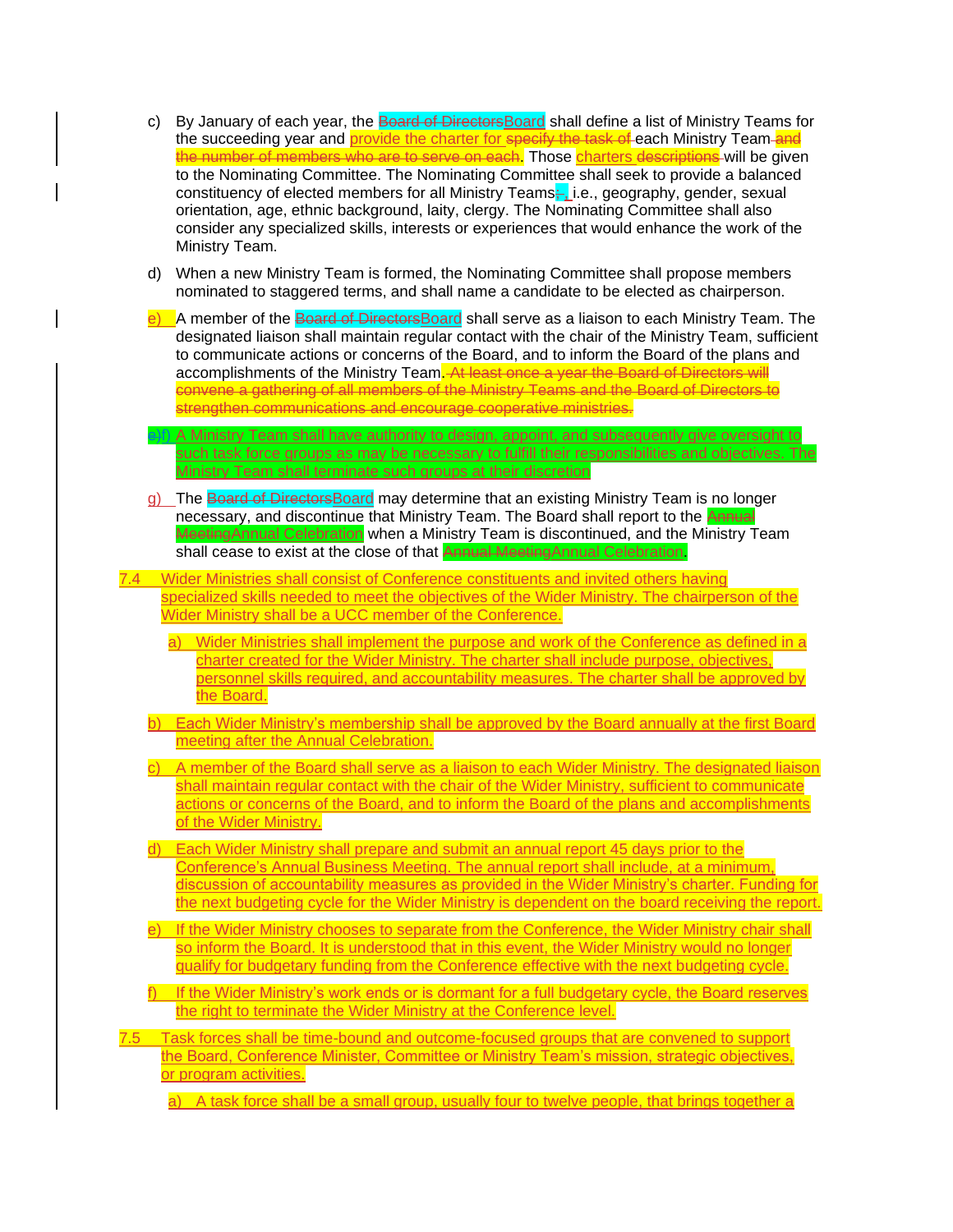

c) The Moderator shall be President of the Conference and chairperson of the Board of DirectorsBoard and shall report all findings and acts of the Board to the Conference at the annual meetingAnnual Celebration or at such other times as the Moderator or the Board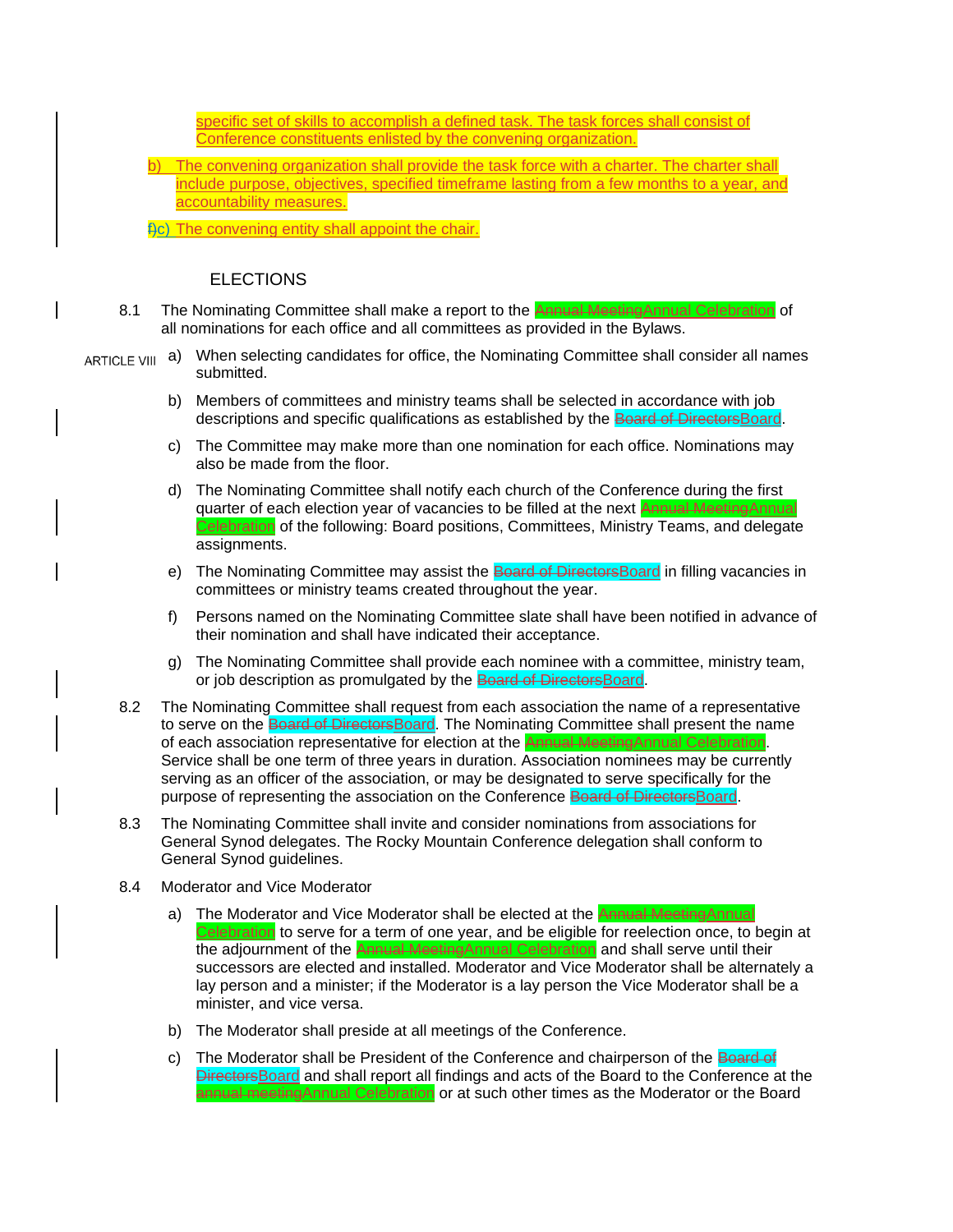shall determine to be appropriate.

- d) The Vice Moderator shall perform the duties of the Moderator in case of absence or inability to act or by request of the Moderator and shall perform other duties as specified in these Bylaws or by the Board of DirectorsBoard.
- e) The Vice Moderator of the Conference shall be a member of the Nominating Committee and shall serve as the chairperson of the Committee.
- 8.5 Treasurer. The Treasurer shall be elected at an **Annual MeetingAnnual Celebration** for a term of two years, to begin July 1 after election, and shall be eligible for reelection for one additional term. The Treasurer shall receive and be custodian of all funds, securities and personal property belonging to or entrusted to or in any manner committed to the care or custody of the Conference. The Treasurer shall disburse, pay over, and deliver same as authorized in the Conference budget, or as shall from time to time be ordered by the Board of DirectorsBoard. Direct gifts received by the Conference shall be processed as indicated by the donor. The Treasurer shall make reports to the Board of DirectorsBoard and an Annual Report to the Conference. The Treasurer shall give bond for the faithful discharge of duties in such sum as the Board may require, the expense of such bond to be paid by the Conference. The Treasurer shall chair the Finance Committee.
- 8.6 Chair of the Personnel Committee. The Chair of the Personnel Committee shall be elected at an Annual MeetingAnnual Celebration for a term of two years and be eligible for reelection once.
- 8.7 Assistant Treasurer and Assistant Secretary. The Board of Directors Board may appoint an Assistant Treasurer and an Assistant Secretary, specifying term and assignment of duties. The Assistant Treasurer shall also be bonded and otherwise subject to all regulations applicable to the Treasurer. The Assistant Secretary shall perform the duties of the Executive Secretary as instructed by, or in the absence of, the Executive Secretary. The Assistant Treasurer and the Assistant Secretary may be employees of the Conference.
- 8.8 Additional Board Members. As needed to support the work of the Conference, additional Board members may be elected at an Annual MeetingAnnual Celebration for a term of two years and be eligible for reelection once. Such Board members may be given specific portfolio responsibilities by the Board of DirectorsBoard.
- 8.9 The Conference Minister.
	- a) The Conference Minister shall be an ordained minister with standing in the United Church of Christ and shall be nominated by the Board of Directors Board and elected at the annual meetingAnnual Celebration of the Conference or a special meeting called for that purpose. The Conference Minister shall serve at the pleasure of the Conference under a Call Agreement between the Conference and the Conference Minister. The Conference Minister may resign by giving three months written notice to the Board of DirectorsBoard. The Call Agreement with the Conference Minister may be terminated by three-fourths (3/4) of the directors. If the directors vote to terminate the Call Agreement, the Conference Minister may, by written request submitted to the Conference Moderator with in ten (10) days of notification, appeal the termination to the members of the Conference at the next annual meetingAnnual Celebration or, a special meeting of the Conference called to

consider the appeal. In addition, three Directors, two associations or ten churches of the Conference may request the termination of the Call Agreement. In that case the Board shall consider the request and if it determines by a majority vote of all the directors that the request should be submitted to a meeting of the Conference it shall submit the request to a meeting of the Conference held within sixty (60) days after the Board makes its determination. The Call Agreement shall then be terminated if the request receives a majority vote at the meeting of the Conference. Upon a vote to terminate, the Conference Minister may immediately be relieved of all duties. Upon a vote to terminate, the Conference Minister shall be compensated a minimum of three months salary and benefits, not including business expenses.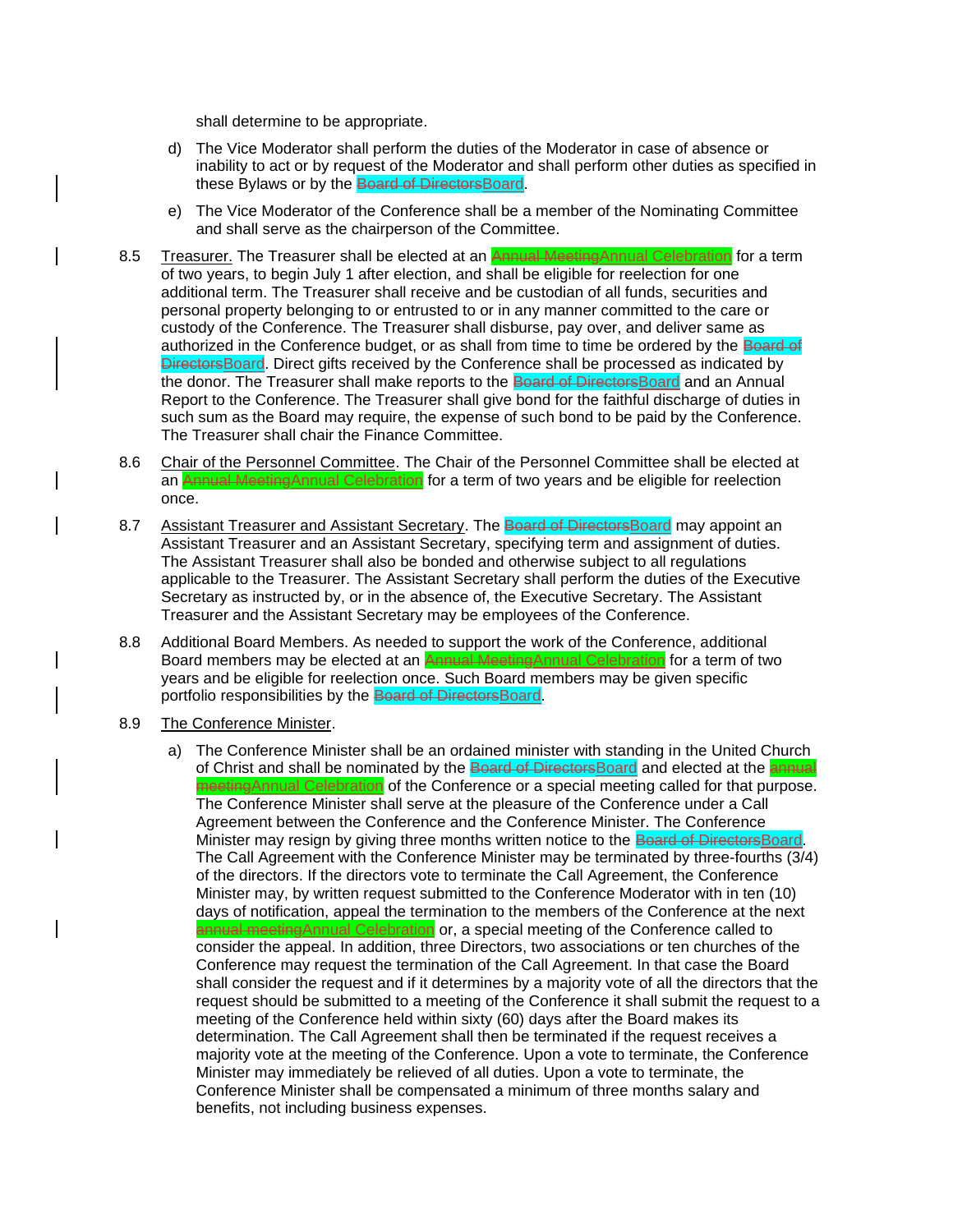b) The Conference Minister shall have general supervision over the work of the Conference under the guidance of the Board of DirectorsBoard. The Conference Minister, in consultation with the Personnel Committee and the Board of DirectorsBoard, shall recommend job descriptions for the staff. select, employ and evaluate staff and supervise the services of all staff members.

b)c) The Conference Minister shall have authority to design, appoint, and subsequently give oversight to such task force as may be necessary to fulfill their responsibilities and objectives. The Conference Minister shall terminate such groups at their discretion.

- e)d) The Conference Minister shall be Executive Secretary of the Corporation and be authorized to sign checks and negotiate legal documents, and shall be bonded in such amounts as the Board of DirectorsBoard shall determine, the expense of such bonds to be paid by the Conference. Further, the Conference Minister shall act as Registrar of the Conference acting as an Association. The Conference Minister shall report to the Board of **DirectorsBoard and shall make an annual report to the Conference**
- d)e)The Conference Minister shall attend the meetings of the Conference, the Board of DirectorsBoard, and he/she, or a designated staff member, shall be a member ex-officio of all committees and ministry teams of the Conference. The Conference Minister shall be the liaison officer between the Conference and denominational, ecumenical and interfaith bodies.
- $\theta$ f) The Conference Minister shall facilitate communications with and between ministers, churches, associations of the Conference, the Conference, and the national settings of the United Church of Christ; be available to consult with and advise individuals and/or congregations on matters affecting the faithful functioning of the church; and upon request, shall represent, or appoint another to represent, the Conference at ceremonies and functions related to the missions and ministries of the Conference.
- f)g) On adjournment of the Annual MeetingAnnual Celebration, the Conference Minister shall ensure that all persons who have been appointed or elected to any position by the Conference or the Board of DirectorsBoard are notified and welcomed. The Conference Minister shall work with each chair to convene all Committees and Ministry Teams within four months after the **Annual Meeting**Annual Celebration.
- g)h)The Conference Minister shall cause to be published the minutes of the Conference and such other data connected with the office as may be instructed by the Conference.
- $\frac{h(i)}{h(i)}$  The Conference Minister shall be custodian of the records, papers, pamphlets and general archives of the Conference and shall see that these are arranged in an orderly manner and carefully preserved in the office of the Conference.
- $\frac{1}{1}$ ) The Conference Minister shall facilitate the Search and Call Process within the Conference, assisting clergy seeking calls and congregations searching for ministerial leadership.
- $\frac{f(k)}{k}$ ) The salary of the Conference Minister shall be determined by the Board of DirectorsBoard. The Conference Minister shall recommend to the Board of DirectorsBoard the compensation of staff members. Total compensation of the Conference Minister and the staff members shall not exceed the amount for compensation included in the budget for approval by the Conference.
- 8.10 The Board of Directors Board, upon recommendation of the Conference Minister, may employ one or more assistant or associate ministers. With approval of the Board of Directors Board, the Conference Minister may employ staff members as may be desired for the efficient work of the Conference. Services of installation or recognition may be held for such persons.